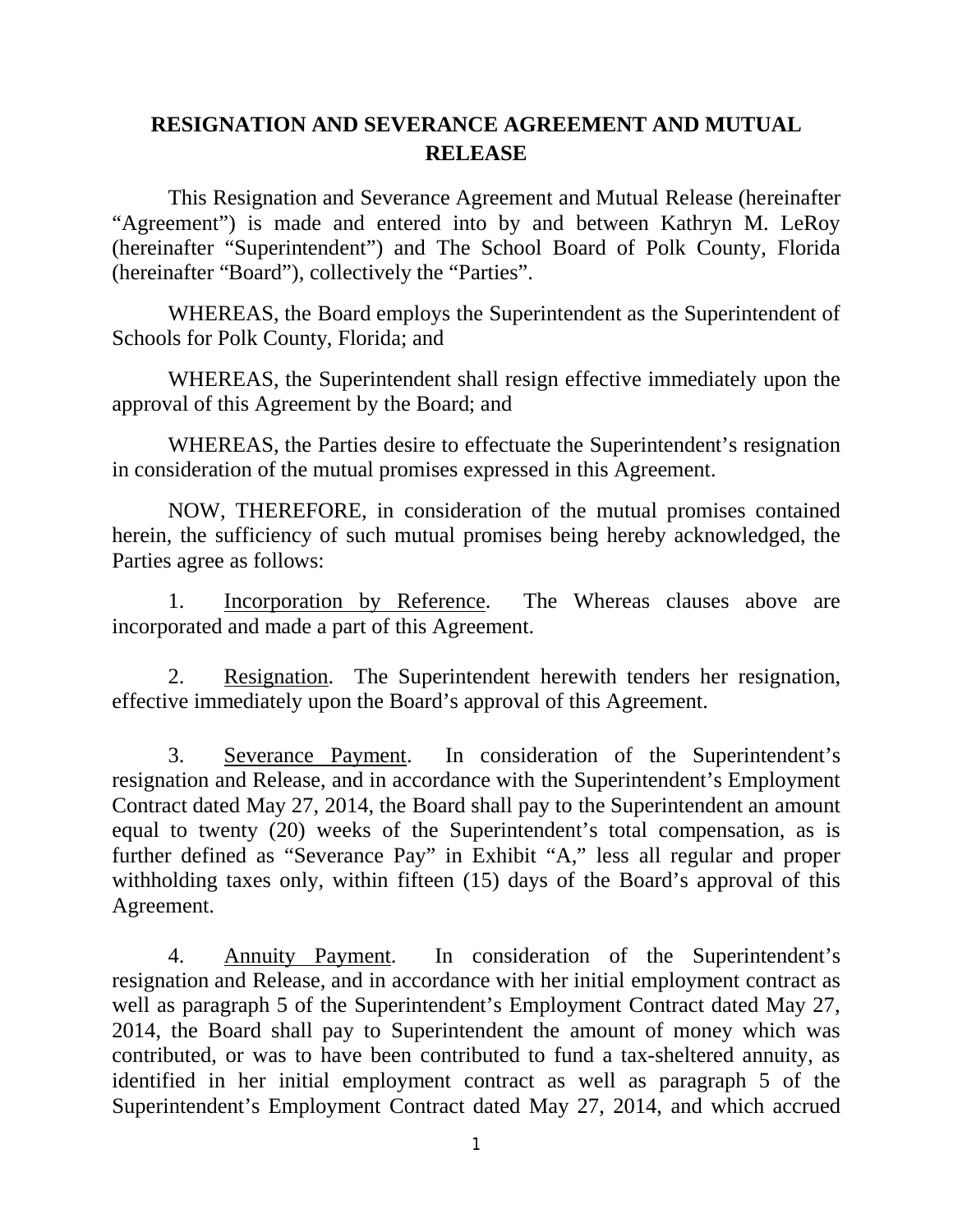from June 1, 2013 through the date of the Board's approval of this Agreement, and as is further defined as the "Annuity Payment" in Exhibit "B".

5. Terminable Pay. In consideration of the Superintendent's resignation and Release, and in accordance with paragraph 10 of the Superintendent's Employment Contract dated May 27, 2014, the Board shall pay to the Superintendent all accrued and unused vacation and sick leave, within fifteen (15) days of the Board's approval of this Agreement, as is further defined as "Terminable Pay" in Exhibit "B".

6. Reimbursement of Attorneys' Fees and Costs. In consideration of the Superintendent's resignation and Release, and in accordance with paragraph 20 of the Superintendent's Employment Contract dated May 27, 2014, the Board shall reimburse Superintendent for the reasonable attorneys' fees and costs incurred by Superintendent during the course and scope of her employment through the date of the Board's approval of this Agreement, as is further defined as "Reimbursement of Attorney's Fees and Costs Incurred by Superintendent Pursuant to Employment Agreement Dated May 27, 2014" in Exhibit "B," within fifteen (15) days of the Board's approval of this Agreement.

### 7. *This paragraph left intentionally blank by the Parties.*

8. Nothing in this Agreement shall be construed to modify, amend or abridge any of the indemnification provisions in paragraph 20 of the Superintendent's Employment Contract dated May 27, 2014.

9. Personal Effects. At a mutually agreeable time, which may include weekend days, occurring no later than ten (10) business days from the date of execution of this Agreement, the Superintendent shall be allowed to collect her personal effects from her offices and the Superintendent shall turn over all Board owned property, including public records pursuant to § 119.021(4) of the Florida Statutes.

10. Severability. The provisions of this Agreement are severable, and if any part of this Agreement is found to be unenforceable the other provisions shall remain fully valid and enforceable.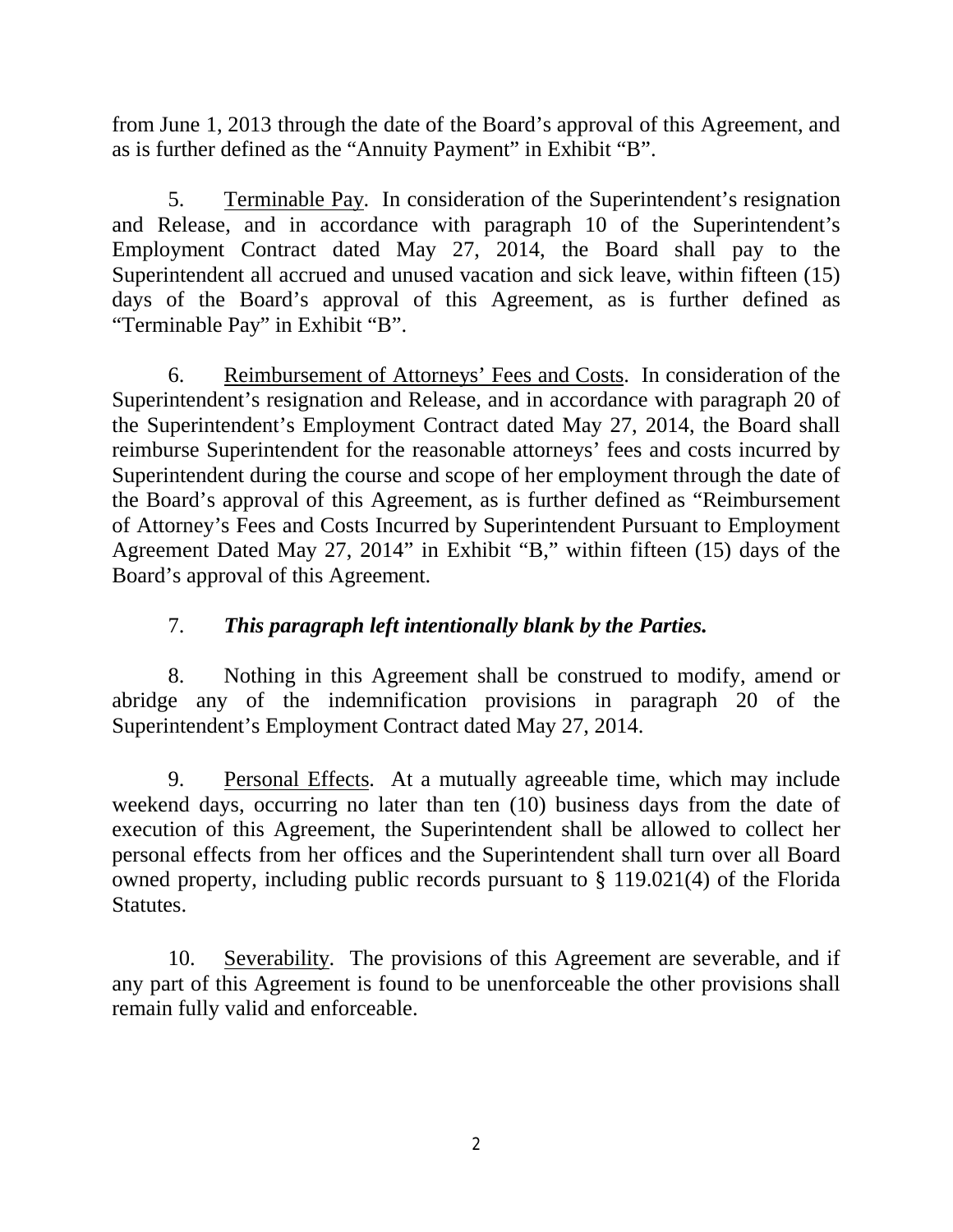11. Representation. The Parties represent and agree that they have each been advised by legal counsel of their choosing and that each has carefully read and fully understands all of the provisions of this Agreement.

12. Release of School Board. In consideration of the covenants and promises of the Board as stated in this Agreement, Superintendent hereby irrevocably and unconditionally releases the Board from any and all charges, complaints, claims, liabilities, obligations, promises, agreements, controversies, damages, actions, causes of action, suits, rights, demands, costs, losses, debts, and expenses (including attorney's fees and costs actually incurred, except as otherwise set forth in this Agreement) of any nature whatsoever, known or unknown, suspected or unsuspected, including but not limited to:

- Rights under federal, state or local laws prohibiting sex and age discrimination (Title VII, Age Discrimination in Employment Act, Florida Civil Rights Act);
- Claims of disability discrimination (American with Disabilities Act and Florida Civil Rights Act);
- Claims of any other discrimination proscribed by law;
- Wage/Salary claims (Fair Labor Standards Act);
- Claims based on a contract of employment;

which Superintendent now has, owns, or holds, or claims to have, own or hold, or which Superintendent, at any time through to the date of this approved Agreement had, owned, or held, or claimed to have, own, or hold, provided that, with respect solely to the current employees of the Board as of the date of this Agreement, the Superintendent does not release any individual cause of action she has or may have under § 768.28(9) of the Florida Statutes against any individual employee based on acts or omissions committed while acting outside the course and scope of the individual employee's employment or committed in bad faith or with malicious purpose or in a manner exhibiting wanton and willful disregard of human rights, safety, or property, if any such cause of action exists.

13. Release of Superintendent. In consideration of the covenants and promises of Superintendent as stated in this Agreement, the Board hereby irrevocably and unconditionally releases Superintendent from any and all charges,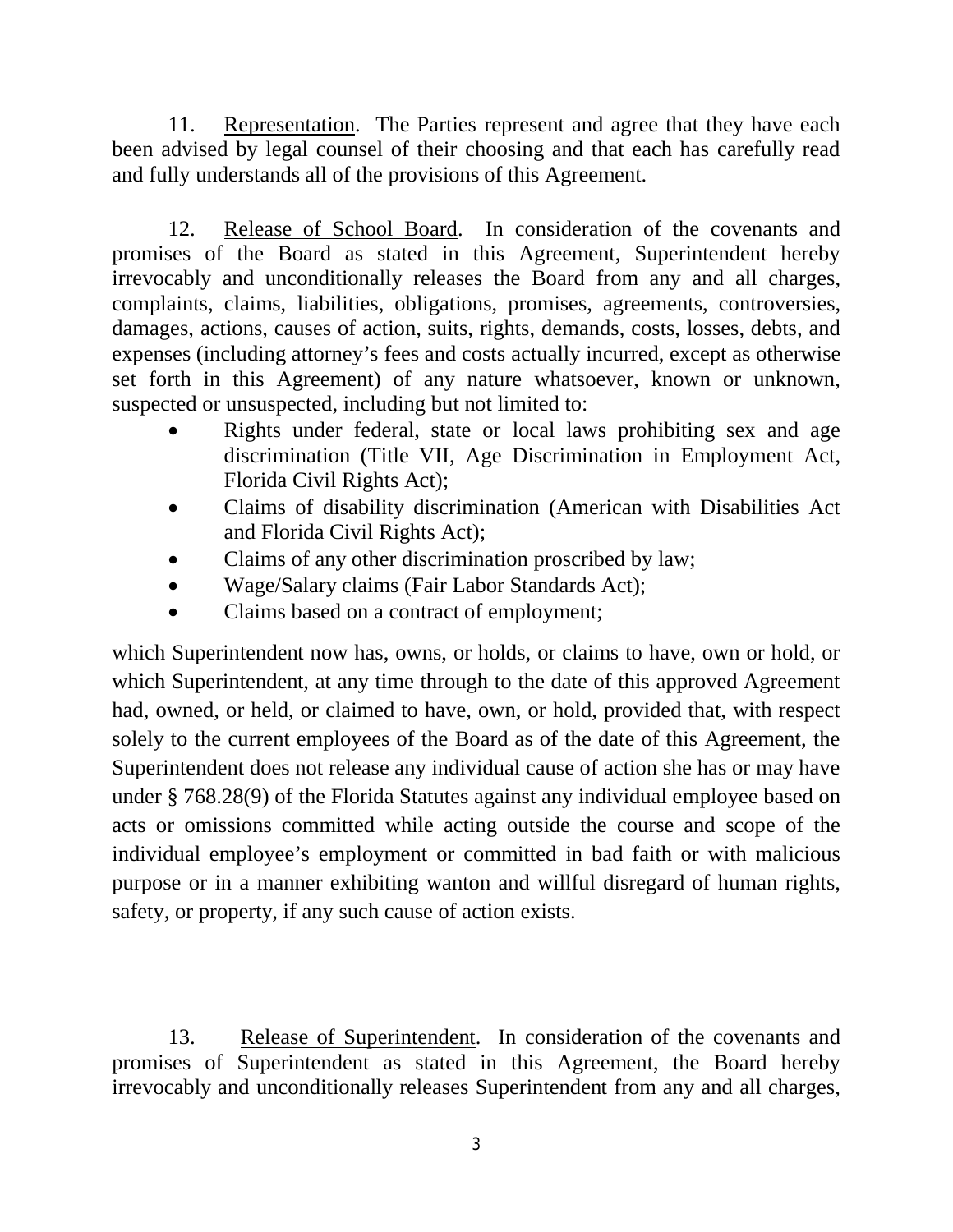complaints, claims, liabilities, obligations, promises, agreements, controversies, damages, actions, causes of action, suits, rights, demands, costs, losses, debts, and expenses (including attorney's fees and costs actually incurred) of any nature whatsoever, known or unknown, suspected or unsuspected, which the Board now has, owns, or holds, or claims to have, own or hold, or which the Board, at any time through to the date of this approved Agreement had, owned, or held, or claimed to have, own, or hold.

14. Entire Agreement. This Agreement sets forth the entire Agreement between the Parties hereto and supersedes any and all prior arrangements or understandings between the Parties pertaining to the subject matter hereof.

15. Derogatory Comments. The Parties expressly agree not to make any derogatory, false, belittling, derisive, disparaging, libelous or negative remarks regarding the other. This provision shall not be construed to prevent the exercise of constitutional rights or to prevent the Board or Superintendent from complying with public disclosure obligations imposed by Florida's public records and open government laws.

16. **SPECIAL PROVISION REQUIRED BY THE AGE DISCRIMINATION IN EMPLOYMENT ACT. SUPERINTENDENT EXPRESSLY AGREES SHE HAS ENTERED INTO THIS AGREEMENT VOLUNTARILY AND FULLY UNDERSTANDS ALL OF ITS PROVISIONS, INCLUDING THAT IT IS A FULL AND FINAL RELEASE OF ALL CLAIMS PRESENTLY EXISTING AND FUTURE CLAIMS AGAINST THE BOARD, IN THEIR INDIVIDUAL AND OFFICIAL CAPACITIES, ARISING FROM OR RELATED TO HER EMPLOYMENT WITH THE BOARD AND HER RESIGNATION. THE SUPERINTENDENT HAS BEEN ADVISED BY AND CONSULTED WITH AN ATTORNEY PRIOR TO EXECUTING THIS AGREEMENT. PURSUANT TO THE OLDER WORKER'S BENEFIT PROTECTION ACT AND THE AGE DISCRIMINATION IN EMPLOYMENT ACT, THE SUPERINTENDENT UNDERSTANDS SHE HAS UP TO TWENTY-ONE (21) CALENDAR DAYS AFTER RECEIPT OF THIS AGREEMENT TO CONSIDER AND ACCEPT THIS AGREEMENT, AND THAT SHE MAY REVOKE THIS AGREEMENT IN WRITING WITHIN SEVEN (7) CALENDAR DAYS AFTER ITS EXECUTION. IT IS AGREED BETWEEN THE PARTIES THAT NO COMPENSATION THIS AGREEMENT CONTEMPLATES BEING PAID TO THE SUPERINTENDENT WILL BE PAID TO HER**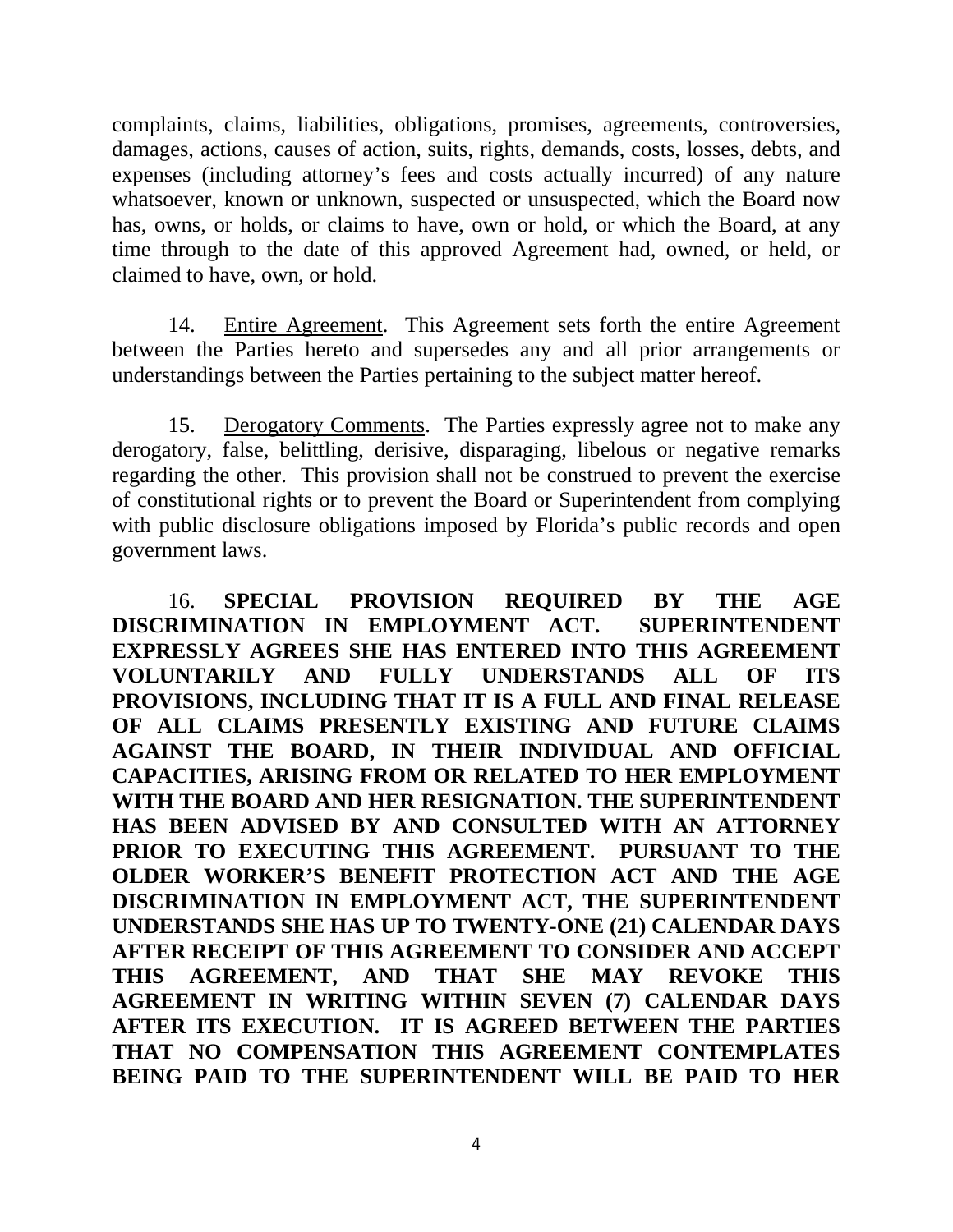### **PRIOR TO THE EXPIRATION OF THE SEVEN (7) DAY REVOCATION PERIOD CITED IN THIS PARAGRAPH.**

17. Governing Law and Venue. The Parties agree that this Agreement was consummated and entered into in Polk County, Florida. The Parties further agree that Florida law shall apply in construing any of its provisions and that exclusive venue for any dispute arising from this Agreement shall be in the state courts located in Polk County, Florida.

18. Prevailing Party Attorney's Fees. Should litigation arise in law or in equity due to any violation of this Agreement, the prevailing party shall be entitled to their reasonable attorney's fees and costs incurred in such action.

PLEASE READ CAREFULLY. THIS AGREEMENT INCLUDES A MUTUAL RELEASE OF KNOWN AND UNKNOWN CLAIMS.

THE SCHOOL BOARD OF POLK SUPERINTENDENT COUNTY, FLORIDA

BY: \_\_\_\_\_\_\_\_\_\_\_\_\_\_\_\_\_\_\_\_\_\_\_\_\_\_\_\_\_\_\_ By: \_\_\_\_\_\_\_\_\_\_\_\_\_\_\_\_\_\_\_\_\_\_\_\_\_\_\_\_\_\_\_

Chairperson Kathryn M. LeRoy

Date Approved: \_\_\_\_\_\_\_\_\_\_\_\_\_\_\_\_\_\_\_\_\_ Date Approved: \_\_\_\_\_\_\_\_\_\_\_\_\_\_\_\_\_\_\_\_\_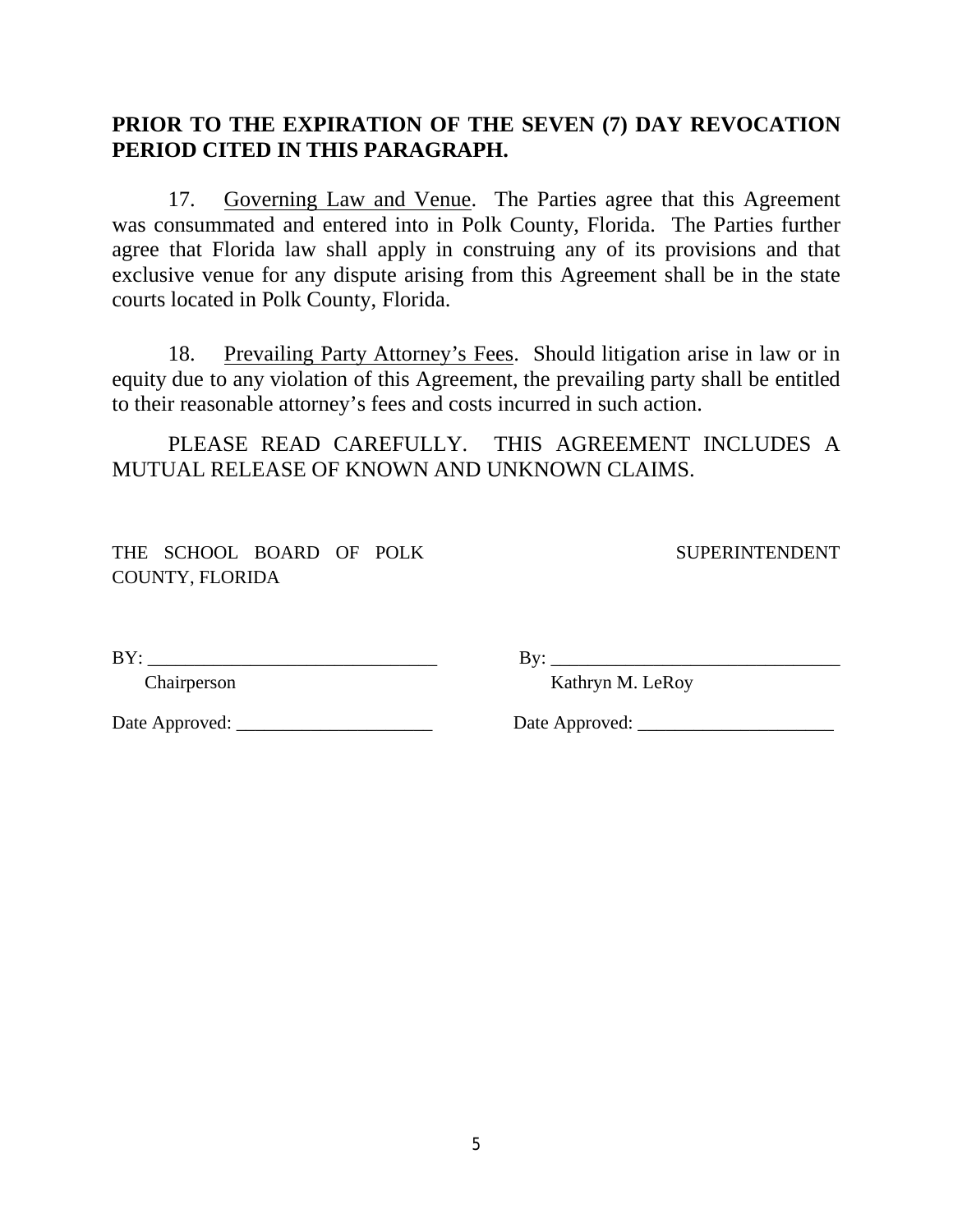### Exhibit "A"

#### **Severance Pay**:

1) Base salary x 20 weeks (based on base salary of  $$231,750.00$ ) = **\$89,135.00**

2) FRS contribution x 20 weeks (based on monthly contribution of  $$4,967.72) = $19,102.00$  (Estimated)

3) Annuity payment (equal to 10% of base salary of \$231,750.00) x 20 weeks = **\$8,914.00**

4) Cash equivalent to the Board Contribution for health coverage x 20 weeks = **\$2,649.00**

TOTAL: **\$119,800.00**